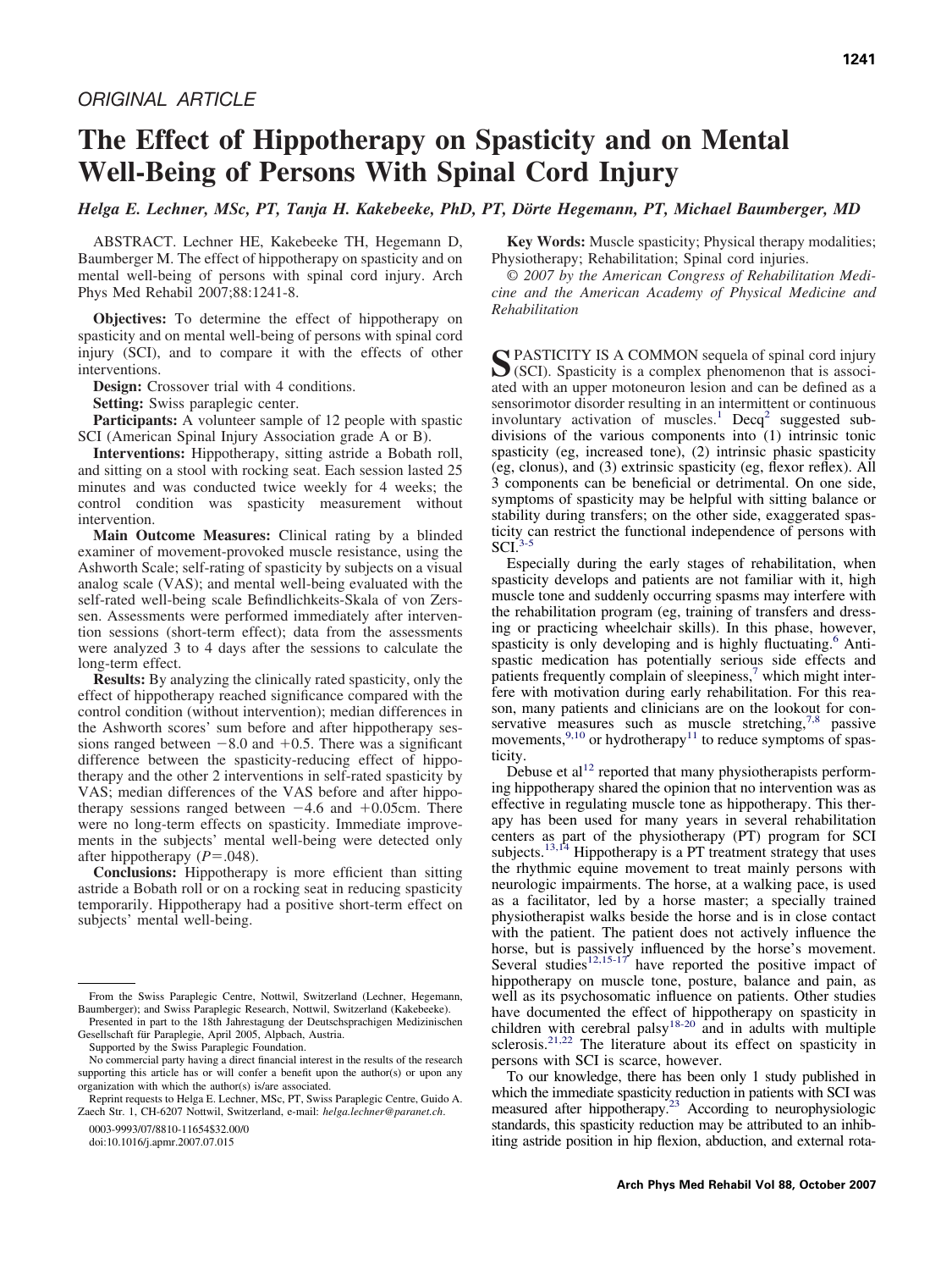tion, as well as to rhythmic equine movements imposed on a patient's pelvis and trunk.<sup>24,25</sup> In the present study, we investigated whether either of these 2 most important elements of hippotherapy (an astride position and rhythmic movements) is as effective in reducing spasticity as hippotherapy. For this purpose, we compared the effects of the 2 following interventions with the effect of hippotherapy: (1) sitting astride a Bobath roll to gain a similar inhibiting position as on a horse's back and (2) sitting on a stool with rocking seat, which implies a rhythmic lateral tilting of the pelvis that provokes a lateral flexion of the trunk similar to when sitting on a walking horse.

A recent study<sup>9</sup> in our laboratory found that passive cycling movements did not change the objectively measured spasticity, but did have a positive effect on the patients' perceptions about whether their spasticity had changed. It therefore seemed important to assess the extent of a patient's spasticity and any changes resulting from an intervention through a rating by a clinician (with the Ashworth Scale score), as well as a self-rating by the patient (by visual analog scale [VAS]). Numerous qualitative and quantitative methods have been proposed for measuring spasticity. Resistance to passive movements is 1 symptom of spasticity and can be rated by a clinician with the Ashworth Scale.<sup>26</sup> This scale may provide a valid measure for increased tone but it is not the only available measure of spasticity[.27](#page-6-0) VASs have been used for self-assessments of the spasticity,<sup>10,28</sup> and the importance of including self-reports in spasticity assessments has been emphasized.<sup>29</sup> We aimed to detect short-term and long-term spasticity reduction. The effect on spasticity of the interventions was evaluated clinically by physiotherapists and by the subjects through self-reported VAS.

In addition to its effect on spasticity, hippotherapy may also influence a person's mental well-being. Contact with a large animal has a profound effect on humans: for instance, a horse may help increase a patient's confidence and self-esteem through its acceptance of him/her as a rider.<sup>[15](#page-6-0)</sup> To our knowledge, the psychologic effect has not been measured before. It was for this reason that our subjects completed the self-rated well-being scale, the Befindlichkeits-Skala (Bf-S) of von Zerssen. This is a well-known measure in German- and Frenchspeaking countries; its reliability and validity has been evaluated in these 2 languages.[30-32](#page-7-0) It is specific (adjectives on mood states, essentially), current and therefore sensitive (lack of adjectives on the habitual state, on personality traits), and easy to administer and analyze.<sup>[32](#page-7-0)</sup> The Bf-S evaluates the extent of impairment of the subjective mental well-being. Because of its 2 parallel forms it is applicable for repeated measures to detect changes in mental well-being caused by interventions.<sup>[31](#page-7-0)</sup> It was used in several studies to determine mental well-being of psychiatric patients<sup>[33-35](#page-7-0)</sup> as well as mentally healthy persons. $36-39$ 

Spasticity in persons with SCI has the potential to negatively influence quality of life, to disturb sleep, to impede the rehabilitation efforts of the patient, and may even contribute to a negative self-image.[3](#page-6-0) There is evidence that there is a greater prevalence of anxiety and depression in people with SCI than in people in the general population.<sup>[40](#page-7-0)</sup> Moreover, depressive symptoms and impaired subjective mental well-being have been associated both with fewer functional improvements in SCI rehabilitation and with limitations in participation and motivation.<sup>[40,41](#page-7-0)</sup>

We hypothesized that hippotherapy is a potential intervention with which to improve the mental well-being of persons with SCI.

# **METHODS**

## **Participants**

A volunteer sample of 12 people with motor-complete traumatic SCI (American Spinal Injury Association [ASIA] grade A or B) was recruited to participate in the study. They all met the following inclusion criteria: (1) more than 1 year after onset of SCI, (2) spasticity in the lower extremities (the minimal score defined for the inclusion criteria was that at least 1 of 10 muscle groups had to be scored with 2 on the Ashworth Scale and the Ashworth scores' sum had to be equal to or greater than 6 in 4 consecutive weekly measurements), (3) sufficient range of motion (ROM) to sit astride a horse and on a Bobath roll, (4) no skin problems or wounds, and (5) no horseback riding (therapeutic or recreational) during the 6 months before the study. All subjects gave their informed consent to participate.

# **Interventions**

Each intervention session was 25 minutes in duration and was performed twice weekly for 4 weeks. In clinical practice, a hippotherapy session lasts 30 minutes.[24,25](#page-6-0) We set the treatment time for all interventions at 25 minutes to provide time for transfers and to ensure that all 3 interventions would be of the same duration.

*Intervention H.* Intervention H was a hippotherapy treatment, performed according to the concept of Hippotherapy-K  $(HTK).<sup>24</sup>$  $(HTK).<sup>24</sup>$  $(HTK).<sup>24</sup>$  The therapy horse (Icelandic breed) was led by a trained horse master at walking pace while the subject sat astride the horse on a sheepskin without saddle or stirrups. The subject did not actively influence the horse, but was moved passively by its movement. A physiotherapist with special training in HTK walked beside the horse, controlling and repositioning the subject if necessary. Intervention H was conducted outdoors on a 270m rectangular dirt track or indoors in a riding hall  $(22\times12m)$ , depending on weather conditions.

*Intervention R.* Intervention R consisted of sitting astride a Bobath roll, a canvassed cylinder made of rubber foam with a diameter of  $65cm$  and a length of  $150cm<sup>a</sup>$ . The subject sat upright with flexed hips and knees, feet on the ground, and hands resting on the thighs [\(fig 1\)](#page-2-0). The same physiotherapist involved in the hippotherapy intervention helped with transfers and remained with the subject throughout the session. Intervention R was performed in a therapy room beside the horse stables.

*Intervention S.* Intervention S involved sitting on a rocker board that was integrated into a wood stool with a cushioned seat.<sup>b</sup> The rocking seat was driven by an electrically powered motor; the rotation axis was in the middle of the seat in the sagittal plane. The rhythm of the rocking movement and its amplitude were adjusted to a horse's walking pace, with a frequency of about 1Hz and amplitude at the subject's sciatic tuber of about 2 to 3cm (depending on pelvic width). The subject was sitting with 90° hip and knee flexion, ankles in neutral position, feet on the ground or on a block (depending on shank length), and hands resting on a mounting bracket to prevent a fall [\(fig 2\)](#page-2-0). The same physiotherapist involved in the other 2 interventions helped the subjects with transfers and stayed with them during the session. Intervention S was performed in the same therapy room as intervention R.

# **Measurements**

**Spasticity.** Spasticity was assessed by a clinical rating using the Ashworth score and by a subject's self-rating using a VAS, as described in an earlier work.<sup>2</sup>

For the clinical rating the subjects were in a supine position, with knees flexed and lower legs dangling over the edge of a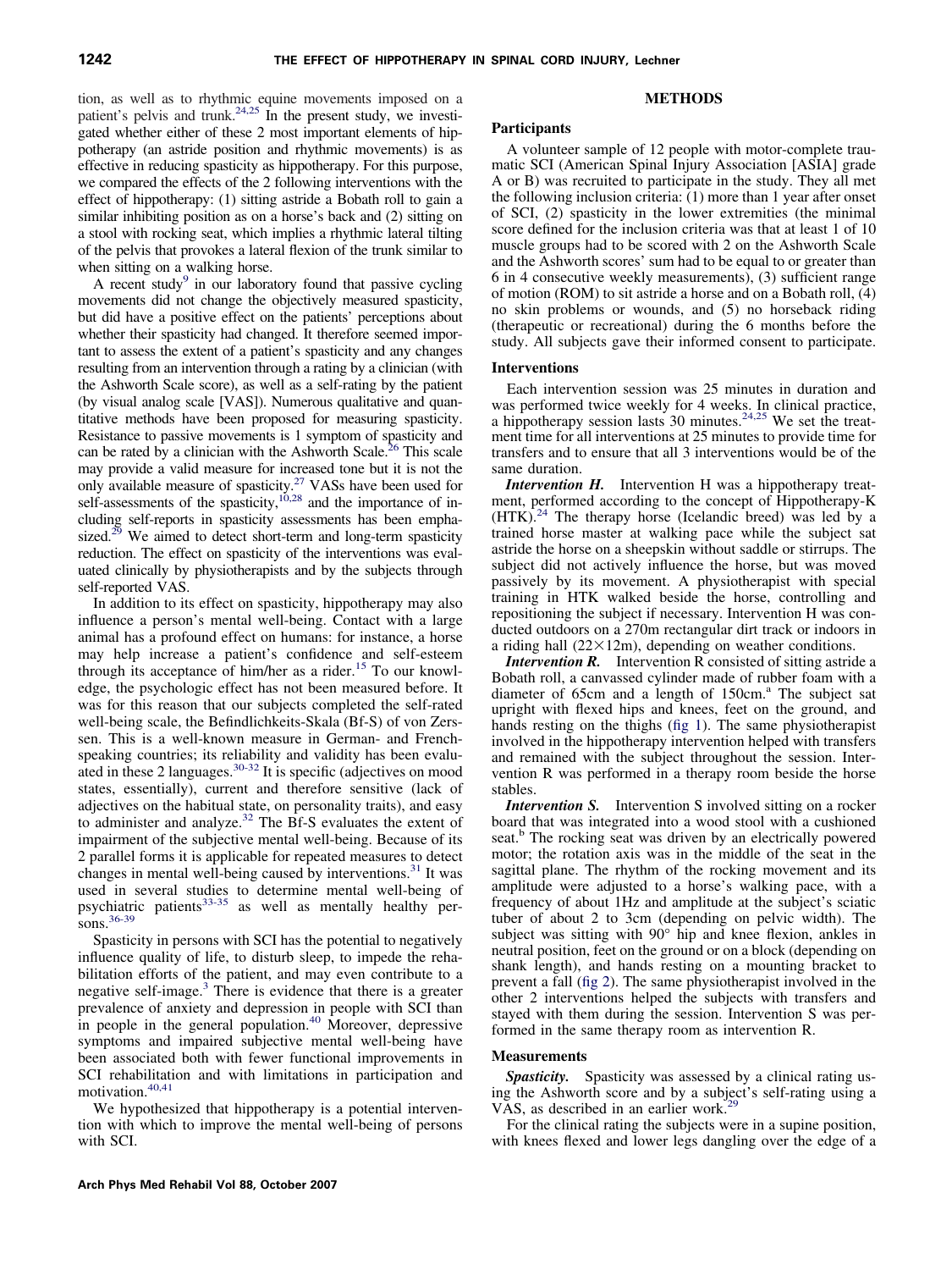<span id="page-2-0"></span>

**Fig 1. Intervention R: subject sitting astride a Bobath roll.**

table. On 1 limb after the other, the physiotherapist passively performed knee extension and flexion (with extended hip), hip extension and flexion (with knee in flexion), and hip abduction (with extended hip and knee) within the full individual ROM. Each movement from full flexion to full extension or viceversa, or from full adduction to full abduction, lasted approximately 1 second and was performed 3 consecutive times, with 2 to 3 seconds of rest in the end positions. Thereafter, the examiner rated the perceived resistance against each single passive movement according to Ashworth, from 0 to  $4^{26}$  $4^{26}$  $4^{26}$  and added the scores of the 10 different muscle groups (5 each side) to a sum (Ashworth scores' sum).

For the self-report, subjects were asked to perform a motion sequence (transfer from chair to bed, lying down supine, sitting up on bed) and then to rate the spasticity experienced through the sequence on a 10-cm VAS, ranging from no spasticity to most imaginable spasticity. No further explanations for spasticity were given to the subjects.

*Well-being.* To assess subjects' present mental well-being and its change through the interventions, we used the Bf-S of von Zerssen and Koeller.<sup>[31](#page-7-0)</sup> This measure consists of 2 parallel lists of 28 opposing adjective pairs with which to evaluate mood, motivation, self-esteem, and feeling of vitality. Subjects had to tick on the list given them by the examiner if they felt, for example, "rather happy," "rather unhappy," or "neither nor." The 28 answers were rated on a 3-step scale from 0 to 2 and test scores were subsequently calculated by summing the ratings. This test score consisted of a number between 0 and 56; a higher score represents a more depressed mood and impaired mental well-being. Normative data evaluated by von Zerssen and Koeller<sup>[31](#page-7-0)</sup> indicate that  $95\%$  of mentally healthy

men at ages between 20 and 64 years have a score of 28 or lower.

All measurements were taken in the rehabilitation center's PT department. The physiotherapist involved in the measurements was blinded as to the current intervention. This was possible because of the topology of the study setup and the cooperating subjects, who were instructed not to discuss therapy. There was a post-experimental check by the author (HEL) to ensure that examiners were blinded to the experimental condition.

# **Study Protocol**

The 12 subjects were randomly divided into 3 groups (I, II, III) [\(fig 3\)](#page-3-0).

The protocol began with 4 weeks of weekly measurement sessions, which included the clinical ratings, the subjects' self-reports of spasticity, and the Bf-S. Each spasticity measurement lasted about 15 minutes and was performed twice, with a 45-minute interval between measurements. The Bf-S was only completed once. These measurement sessions were performed as a control condition to detect any effects on spasticity from the Ashworth Scale and the transfers themselves.

After 4 weeks, each group performed the 3 interventions in a different order. Each intervention period comprised 8 treatments twice weekly for 4 weeks. Before the first session of each week, the subject went to the PT department for a mea-



**Fig 2. Intervention S: subject sitting on a rocker board integrated in a wood stool.**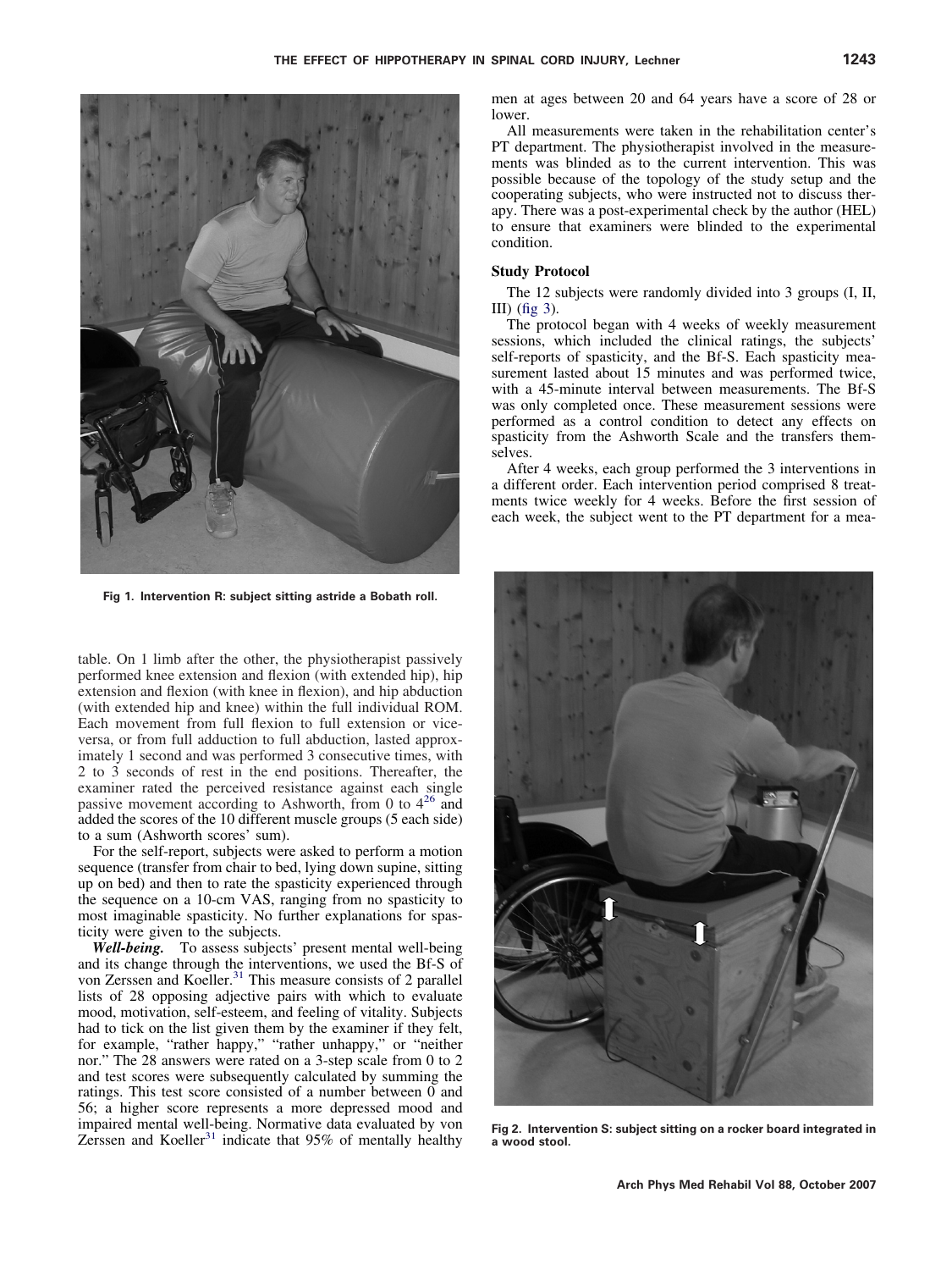<span id="page-3-0"></span>

| Weeks                    | $\overline{2}$<br>$-3 - i$<br>4 <sup>1</sup> | 161<br>$\vert 7 \vert$<br>$\begin{bmatrix} 5 \end{bmatrix}$<br>$\begin{array}{ c c } \hline 8 \end{array}$      | $\overline{9}$<br>10 | 12<br>11<br>13<br>14                                                                      | 15<br>16     | 17<br>18<br>19<br>20                                               | 21 |
|--------------------------|----------------------------------------------|-----------------------------------------------------------------------------------------------------------------|----------------------|-------------------------------------------------------------------------------------------|--------------|--------------------------------------------------------------------|----|
| <b>Group I</b>           | <b>Control period</b>                        | <b>Intervention H</b>                                                                                           | <b>Break</b>         | <b>Intervention R</b>                                                                     | <b>Break</b> | <b>Intervention S</b>                                              |    |
| Mon or Tue<br>Thu or Fri |                                              | mpm   mpm   mpm   mpm   mHm   mHm   mHm   mHm<br>H<br>H<br>H<br>H                                               | m                    | mRm mRm mRm <br>$\mathbb{R}$<br>$\mathbb{R}$<br>$\mathbb{R}$<br>$\mathbb{R}$              | m            | $\lfloor mSm \rfloor mSm \lfloor mSm \rfloor mSm$<br>S<br>S<br>S   | m  |
| <b>Group II</b>          | <b>Control period</b>                        | <b>Intervention S</b>                                                                                           | <b>Break</b>         | <b>Intervention H</b>                                                                     | <b>Break</b> | <b>Intervention R</b>                                              |    |
| Mon or Tue<br>Thu or Fri |                                              | $mpm \mid mpm \mid mpm \mid mpm \mid mSm \mid mSm \mid mSm \mid mSm$<br>S<br>S<br>S<br>S                        | m                    | $\lfloor m$ Hm $\lfloor m$ Hm $\lfloor m$ Hm $\lfloor m$ Hm $\rfloor$<br>H<br>H<br>H<br>Н | m            | mRm mRm mRm <br>$\mathbb{R}$<br>$\mathbb{R}$<br>R.<br>$\mathbb{R}$ | m  |
| <b>Group III</b>         | <b>Control period</b>                        | <b>Intervention R</b>                                                                                           | <b>Break</b>         | <b>Intervention S</b>                                                                     | <b>Break</b> | <b>Intervention H</b>                                              |    |
| Mon or Tue<br>Thu or Fri |                                              | mpm   mpm   mpm   mpm   mRm   mRm   mRm   mRm  <br>$\mathbb{R}$<br>$\mathbb{R}$<br>$\mathbb{R}$<br>$\mathbb{R}$ | m                    | $\lfloor mSm \rfloor mSm \lfloor mSm \rfloor mSm$<br>S<br>S<br>S<br>S                     | m            | mHm mHm mHm mHm<br>H<br>H<br>H<br>H                                | m  |

**Fig 3. Study protocol. Abbreviations: H, hippotherapy; m, measurement session; p, pause of 45 minutes in between measurement sessions; R, sitting astride a Bobath roll; S, sitting on a stool with rocking seat.**

surement session (spasticity, well-being), then went in the wheelchair to the hippotherapy terrain ( $\approx$  500m) for the intervention, and afterward was again measured in the PT department. In the week's second intervention, the subject went only to the hippotherapy terrain for the intervention and no measurements were taken. According to previous studies,  $14,42$  positive effects of hippotherapy can last as long as 1 week. Therefore, there was a break of at least 2 weeks with no interventions, but there was a measurement session in the first week after each 4-week intervention period. The subjects planned for their vacations or other absences to be taken during the breaks. Thus, there were no interruptions within the 4-week intervention period.

Subjects were asked not to change their medication during the study period, but if any such alterations were made, the subjects were asked to record them. During the study, subjects were not involved in any other PT interventions; they were asked to maintain their weekly routine of work, leisure, sports, etc. Additionally, they recorded the occurrence of any condition that might influence spasticity (eg, urinary tract infections).

All measurements and interventions were performed at the same time of day and on consistent days of the week (Monday and Thursday or Tuesday and Friday) to exclude any influence of differences in daily or weekly activities. With this protocol we aimed to assess short-term effects of the interventions, as well as any effects lasting longer than 4 days (time from second weekly intervention to the next first weekly visit). Our local ethics committee approved the study protocol.

# **Data Analysis**

We calculated the differences in Ashworth scores' sums and VAS before and after the pause (during the control period), as well as before and after the intervention session (during intervention periods). For each subject and for each period we calculated a median of the differences. All the medians were grouped and significant differences between intervention periods and the control period were tested with the Friedman test and a post hoc multiple comparison test as described by Sheldon et al.[43](#page-7-0) Pre and post within-group analyses were tested with the Wilcoxon signed-rank test to detect a significant immediate effect on Ashworth scores' sums and VAS medians.

We tested carryover effects lasting longer than 4 days with data from each first spasticity measurement by rank methods for longitudinal data.

We analyzed data from the Bf-S by comparing the means of the before-session test scores with the means of the aftersession test scores of each intervention separately with the Wilcoxon signed-rank test to detect an immediate effect. We tested a long-term effect on well-being by calculating a baseline mental well-being (mean of the first 4 test scores of the control period) and comparing it with the scores assessed after each 4-week period of intervention with the Friedman test. Statistical significance was set at the  $5\%$  level. We used SPSS<sup>c</sup> for Windows for the statistical analyses.

# **RESULTS**

One subject withdrew because of health problems unrelated to the study's interventions. The remaining 11 subjects had 100% compliance with the interventions; none recorded any changes in their weekly routine or any health conditions that might have influenced the study results. The mean age of the 11 subjects was 44 years (range,  $27-68y$ ), mean time postinjury was 13.1 years (range,  $1.5-39.9y$ ). The sample included 3 men with tetraplegia and 8 men with paraplegia [\(table 1\)](#page-4-0). The subjects' baseline spasticity (median of the 4 Ashworth scores' sum before-values during the control period) ranged from 7 to 24 (see [table 1\)](#page-4-0). Effects on mental well-being could be analyzed by the Bf-S values of 9 subjects—we did not assess the Bf-S of subjects 1 and 2. The baseline mental well-being of the 9 subjects ranged from 0 to 32.8 (see [table 1\)](#page-4-0).

# **Short-Term Effects**

*Spasticity: clinically rated.* Analyzing the change in the clinically rated resistance against passive movements, using the Ashworth scores' sum data, there was a significant difference in the changes caused by the 4 conditions (control and 3 interventions;  $P = .003$ ). Post hoc multiple comparisons detected a significant difference  $(P<.05)$  between the reduction of Ashworth scores' sum caused by intervention H in comparison to the change of Ashworth scores' sum in the control condition, whereas the reductions caused by the other 2 interventions did not reach significant differences as compared with the changes in the control condition [\(table 2\)](#page-4-0).

Pre and post within-group analyses showed significant differences between Ashworth scores' sum medians before and after each session in all 3 interventions  $(P=.004, P=.003,$  $P = 0.005$ , respectively); there was no significant difference between the first and the second Ashworth scores' sum median in the control condition  $(P=.083)$ .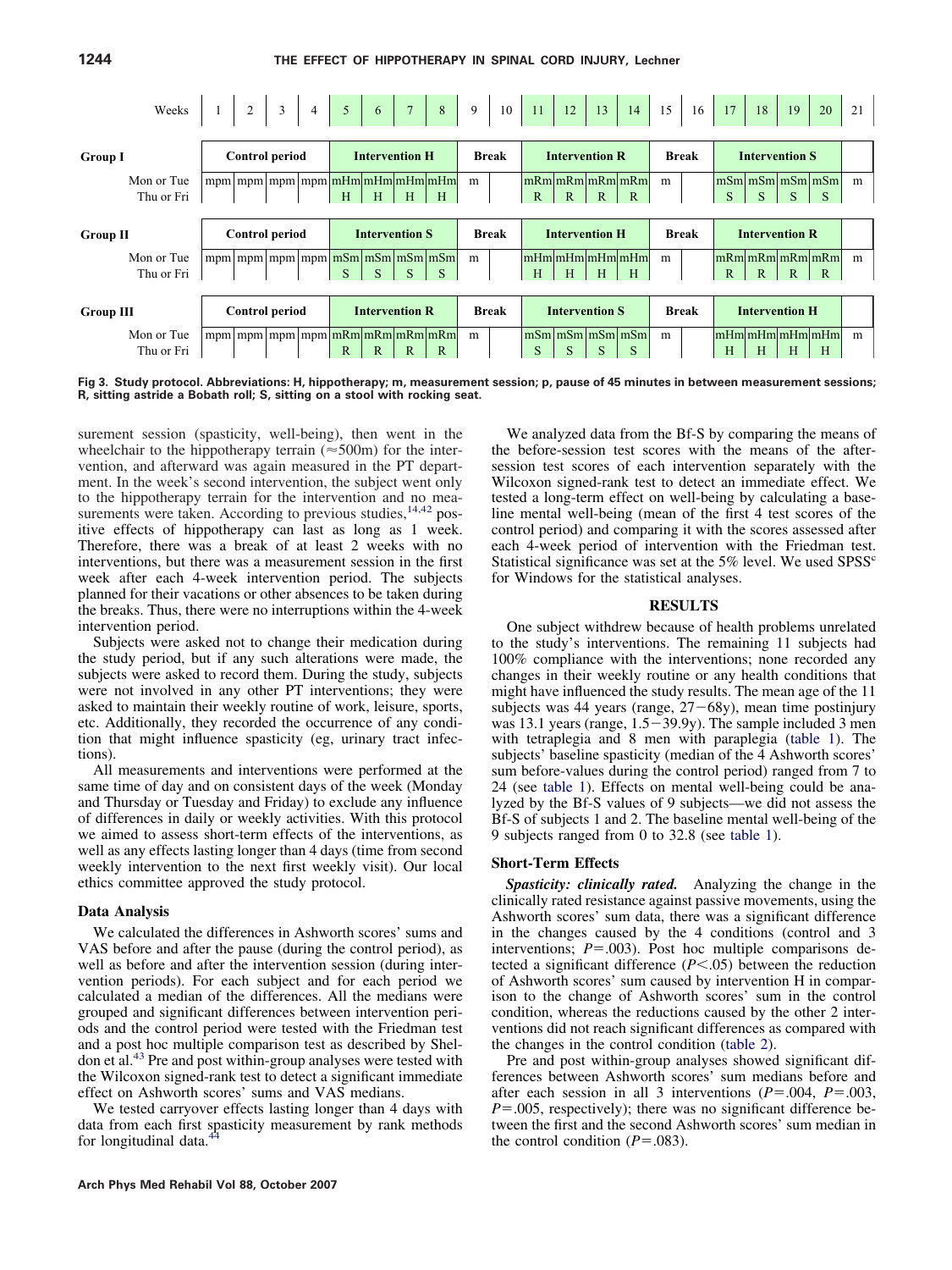<span id="page-4-0"></span>

| Subject No. | Age $(y)$ | TPI(y) | LL and ASIA<br>Grade | Baseline<br><b>Spasticity ASS</b> | Baseline Well-Being Bf-S<br>Score |
|-------------|-----------|--------|----------------------|-----------------------------------|-----------------------------------|
|             | 49        | 5.8    | T1, B                | 12.0                              | <b>NE</b>                         |
| 2           | 34        | 16.2   | C7, B                | 7.5                               | <b>NE</b>                         |
| 3           | 39        | 12.2   | T5, A                | 9.5                               | 4.3                               |
| 4           | 59        | 1.8    | T10, A               | 24.0                              | 17.8                              |
| 5           | 42        | 1.5    | T8, A                | 17.0                              | 4.5                               |
| 6           | 44        | 21.0   | T4, A                | 10.5                              | 7.3                               |
|             | 31        | 10.7   | C7, A                | 7.0                               | 32.8                              |
| 8           | 45        | 3.0    | T5, A                | 15.5                              | 0.0                               |
| 9           | 47        | 26.7   | T4, A                | 7.0                               | 3.0                               |
| 10          | 68        | 39.9   | T9, A                | 10.5                              | 12.3                              |
| 11          | 27        | 4.8    | C7, B                | 7.0                               | 12.5                              |
|             |           |        |                      |                                   |                                   |

**Table 1: Subject Characteristics**

NOTE. Baseline spasticity is defined as the median of the 4 Ashworth scores' sum before-values during the control period. Baseline well-being is calculated by the mean of the 4 Bf-S scores measured during the control period.

Abbreviations: ASS, Ashworth scores' sum; LL, lesion level; NE, not evaluated; TPI, time postinjury.

*Spasticity: self-reported.* Analyzing the effect on the self-reported spasticity, using the VAS data, there was again a significant difference between the 4 conditions  $(P=.043)$ . Post hoc multiple comparisons detected significant differences ( $P < .05$ ) between the effects on VAS between interventions H and R and between interventions H and S (table 3).

Pre- and post- within-group analyses showed significant differences between VAS medians before and after each session in the interventions H and R as well as in the control condition  $(P=.004, P=.014, P=.021$ , respectively); there was no significant difference between VAS medians before and after each session through intervention S  $(P=.181)$ .

*Well-being.* Analyzing the immediate effects of the 3 interventions on subjects' mental well-being, we found significantly lower scores after intervention H than before  $(P=.048)$ , which represents an improved mental well-being. There were no significant changes in the Bf-S scores caused by interventions R and S ( $P = .933$ ,  $P = .497$ , respectively).

#### **Long-Term Effects**

*Spasticity.* There was no spasticity-reducing carryover effect that lasted as long as 4 days (from second weekly intervention to the next first weekly visit) and no long-term effect over the 4 weeks of treatment for any of the 3 interventions. This was true for all data, clinically assessed as well as selfreported with VAS.

*Well-being.* There was no significant difference between baseline mental well-being and the Bf-S scores assessed after each 4-week period of intervention.

#### **DISCUSSION**

In this study, we assessed the extent of spasticity reduction for 3 different interventions by both clinical and self-report measures in spastic SCI subjects. There was an immediate reduction of spasticity by hippotherapy, as demonstrated by both the clinical and the self-rating scores. Only the subjects discerned differences between the effects of the 3 interven-

**Table 2: Effects of the Different Conditions (C, H, R, S) on Clinically Rated Resistance Against Passive Movement**

|             |        | Medians of AASS |              |        |  |  |
|-------------|--------|-----------------|--------------|--------|--|--|
| Subject No. | С<br>₩ | Н               | $\mathsf{R}$ | S      |  |  |
| 1           | $-1.5$ | $-5.0$          | $-1.0$       | $-1.5$ |  |  |
| 2           | 1.5    | $-2.5$          | $-1.0$       | $-1.0$ |  |  |
| 3           | $-0.5$ | $-3.5$          | $-1.0$       | $-1.0$ |  |  |
| 4           | $-2.0$ | $-2.5$          | $-1.0$       | $-2.5$ |  |  |
| 5           | 0.5    | $-4.5$          | 0.0          | $-1.5$ |  |  |
| 6           | 0.0    | 0.5             | $-2.0$       | $-1.0$ |  |  |
| 7           | $-1.0$ | $-1.0$          | $-1.5$       | $-1.0$ |  |  |
| 8           | $-1.5$ | $-3.0$          | $-2.5$       | 0.0    |  |  |
| 9           | 0.0    | $-2.0$          | $-1.0$       | $-0.5$ |  |  |
| 10          | $-0.5$ | $-8.0$          | $-1.5$       | $-2.5$ |  |  |
| 11          | $-1.0$ | $-4.0$          | $-3.0$       | $-1.0$ |  |  |

NOTE. Median differences between ASS before and after the interventions (H, R, S) or between first and second measurements during the control period (C); a negative value stands for a reduction in clinically rated spasticity.

Abbreviations: C, control period; H, hippotherapy; R, sitting astride a Bobath roll; S, sitting on a stool with rocking seat.

\*Significant difference at *P*.05.

**Table 3: Effects of the Different Conditions (C, H, R, S) on Self-Rated Spasticity**

| Medians of $\Delta VAS$ (cm) |         |         |         |  |  |
|------------------------------|---------|---------|---------|--|--|
| C                            | Н       | R       | S       |  |  |
|                              | ₩       |         |         |  |  |
|                              |         |         |         |  |  |
| $-1.05$                      | $-1.10$ | $-0.05$ | $-0.45$ |  |  |
| $-2.95$                      | $-4.60$ | 0.05    | $-0.25$ |  |  |
| $-0.40$                      | $-0.30$ | $-0.05$ | $-0.70$ |  |  |
| $-0.55$                      | 0.05    | $-0.25$ | $-0.15$ |  |  |
| 0.30                         | $-1.40$ | $-0.85$ | $-0.45$ |  |  |
| 1.10                         | $-1.25$ | 0.20    | $-0.80$ |  |  |
| $-0.65$                      | $-0.95$ | $-0.05$ | $-0.30$ |  |  |
| $-1.75$                      | $-1.10$ | $-1.10$ | 1.55    |  |  |
| $-0.80$                      | $-1.70$ | $-0.10$ | 0.30    |  |  |
| $-0.20$                      | $-0.70$ | $-0.30$ | $-0.35$ |  |  |
| 0.10                         | $-0.70$ | $-0.40$ | 0.00    |  |  |
|                              |         |         | $\ast$  |  |  |

NOTE. Median differences between VAS before and after the interventions (H, R, S) or between first and second measurements during the control period (C); a negative value stands for a reduction in self-reported spasticity.

Abbreviations: see table 2.

\*Significant difference at *P*.05.

#### **Arch Phys Med Rehabil Vol 88, October 2007**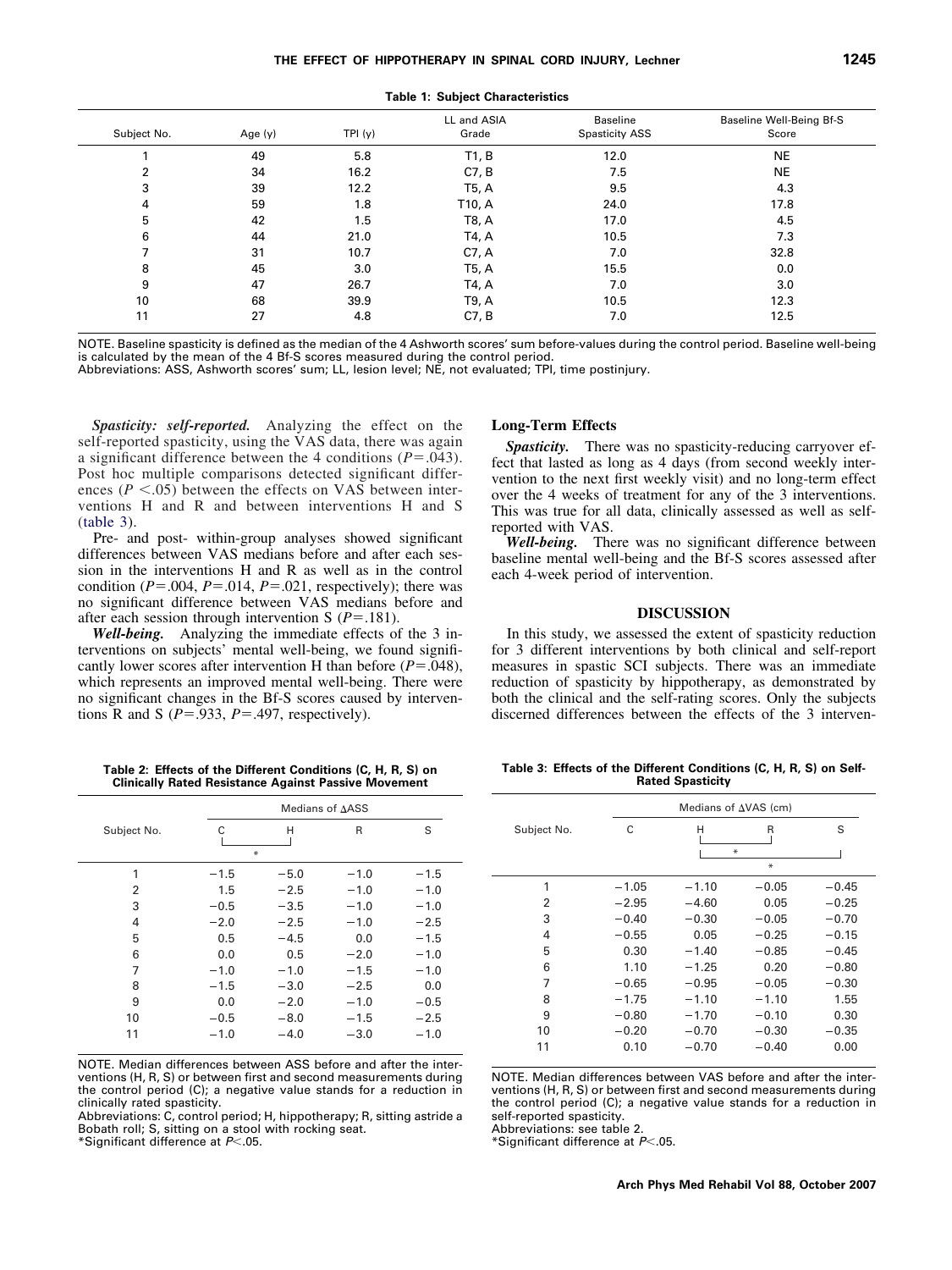tions. Neither subjects nor physiotherapists detected long-term effects of the interventions on spasticity. Additionally, we evaluated the effect of the interventions H, R, and S on mental well-being. Temporary improvements in mental well-being were detected only after hippotherapy.

# **Short-Term Effects**

*Spasticity: clinically rated.* The clinically rated data showed a significant difference between the reductions in spasticity by H compared with no intervention. Effects of the 2 other interventions (R, S) did not reach significant levels com-pared with the control condition. Meregillano<sup>[15](#page-6-0)</sup> stressed the importance of sensory input through precise and repetitive movements provided by the horse's walking motion that are imposed on a subject's pelvis, lumbar region of the spine, and hip joints. The resultant movement responses in the patient are similar to human movement patterns of the pelvis while walking, including the physiologic rotation movement in the trunk. The concept of Bobath<sup>[45](#page-7-0)</sup> emphasizes the importance of the rotation between pelvis and shoulder girdle or vice versa, as well as equilibrium reactions and postural reactions in the dissociation of spastic patterns. Strauss<sup>[25](#page-6-0)</sup> attributed the unique spasticity-reducing effect of hippotherapy to this concept. Our data support the finding that neither the inhibiting saddle position nor the rhythmic lateral flexion of the trunk alone is sufficient to compete with hippotherapy in the treatment of patients with SCI. It is the combination of an inhibiting sitting position and rhythmic movements that produces these benefits. Additionally, the horseback movement not only applies a sagittal movement on the patient's pelvis, as our rocking board did, but also a complex 3-dimensional displacement. Moreover, the warmth of the horseback, the dangling of the lower legs following the movement of the pelvis, and the physiother-apist's controlling of subject's sitting position, may have an effect on muscle tone.<sup>[15,24,25](#page-6-0)</sup> Spasticity is a malfunctioning of spinal circuits caused by an abnormal descending control of spinal pathways and local changes at the spinal level.<sup>[46](#page-7-0)</sup> The walking movement of an able-bodied person causes reciprocal inhibition (by spinal circuitries). The alternating rhythmic movement of subjects' legs and pelvis while sitting on the walking horse may also act as proprioceptive afferent impulses, causing reciprocal inhibition on a spinal level. For this reason, we presume that intervention H has a superior effect on spasticity compared with the other 2 interventions.

It is remarkable that we found significant differences between the Ashworth scores' sum medians before and after each session for all 3 interventions. There was no significant difference, however, between the first and the second Ashworth scores' sum in the control period. Thus, the testing procedure alone did not significantly reduce resistance against passive movement. We found an immediate spasticity reduction after all 3 interventions, but comparing the magnitude of the effects of the 3 interventions with the effect of the testing procedure alone provides evidence that the benefits of hippotherapy on spasticity cannot be achieved by the other 2 interventions.

*Spasticity: self-reported.* It is noteworthy that subjects rated the effect on spasticity differently than did the physiotherapists. Subjects indicated a significant difference of spasticity reduction between H and R and between H and S, but they did not detect any difference between the effect of the testing procedure alone and the effect of any of the 3 interventions.

Looking at the immediate effects of the interventions H, R, and S on the subjective rating, we found a significant reduction between before and after values in the interventions H and R. There was no detected spasticity reduction through intervention S, however. Interestingly, subjects indicated a significant immediate subjective spasticity reduction through the testing procedure alone.

There may be different reasons for the discrepancy between the rating of the physiotherapist and subjects' self-ratings. The control period was the beginning of the study for each subject, and using VAS to indicate their spasticity was a new experience for all 11 subjects. They still felt less spasticity during the second motion sequence (transfer from chair to bed, lying down supine, sitting up on bed) that took place 45 minutes after the previous testing procedure. In a previous study, $29$  only poor-to-moderate correlations between clinically rated and self-rated spasticity were shown, indicating that persons with SCI attributed different sensations (eg, pain) to their selfreported spasticity. This may have also occurred in this study. The clinical rating used incorporates only resistance against passive movements of the lower extremities, whereas the subjects may include high muscle tone or spasms in other body segments (eg, trunk muscles) in the VAS. Additionally, the fact that subjects could not be blinded to the intervention, but the examiners who did the clinical spasticity ratings were blinded, could be another reason for discrepancies.

*Well-being.* Concerning the short-term effect, our hypothesis that hippotherapy improves mental well-being of SCI subjects was corroborated. Although the subjects were given the same attention by a physiotherapist during all 3 interventions, we detected a slight improvement of subjects' mental well-being immediately only after the hippotherapy. According to Westgren and Levi and the Stockholm Spinal Cord Injury Study,[47](#page-7-0) problematic spasticity affects—in addition to other components of quality of life—vitality, social function, role function (emotional), and mental health. Consequently, the temporary spasticity reduction and the concurrent improvement in mental well-being through hippotherapy may be related to each other. Additionally, the Bf-S scores may have been influenced by the psychologic effect of the contact with a large animal, as described by Meregillano, $15$  as well as the fact that subjects were not blinded to the interventions and knew that they were participating in a study to test the effect of hippotherapy (Hawthorne effect). It is therefore not surprising that after hippotherapy there was a temporary improvement in the sense of well-being.

# **Long-Term Effects**

*Spasticity.* In contrast to the short-term effect, we could not detect significant long-term effects by any of the interventions. With our study protocol we were only able to investigate spasticity-reducing effects covering more than 4 days, because the next measurement session was not earlier than 4 days after the last intervention.

Exner et al<sup>[14](#page-6-0)</sup> studied the duration of hippotherapy's effect on spasticity of persons with SCI and found that in more than 20% of subjects spasticity could be reduced by hippotherapy for more than 36 hours, and for more than 24 hours in 33% of the subjects. ROM could be improved in two thirds of subjects with reduced joint movement for as long as 1 week. Hippotherapy sessions were held once a week and the authors stated that holding them more frequently could be beneficial. In the Swiss Paraplegic Centre, where our study was performed, patients usually receive hippotherapy twice a week. Because we wanted to keep our study protocol closely similar to our clinical practice, we did our interventions twice weekly. With this schedule, participants had to drive from home to the rehabilitation center twice weekly. We did not want to burden them with a third visit, therefore the measurements had to be taken on 1 of the 2 visits. Choosing a shorter time interval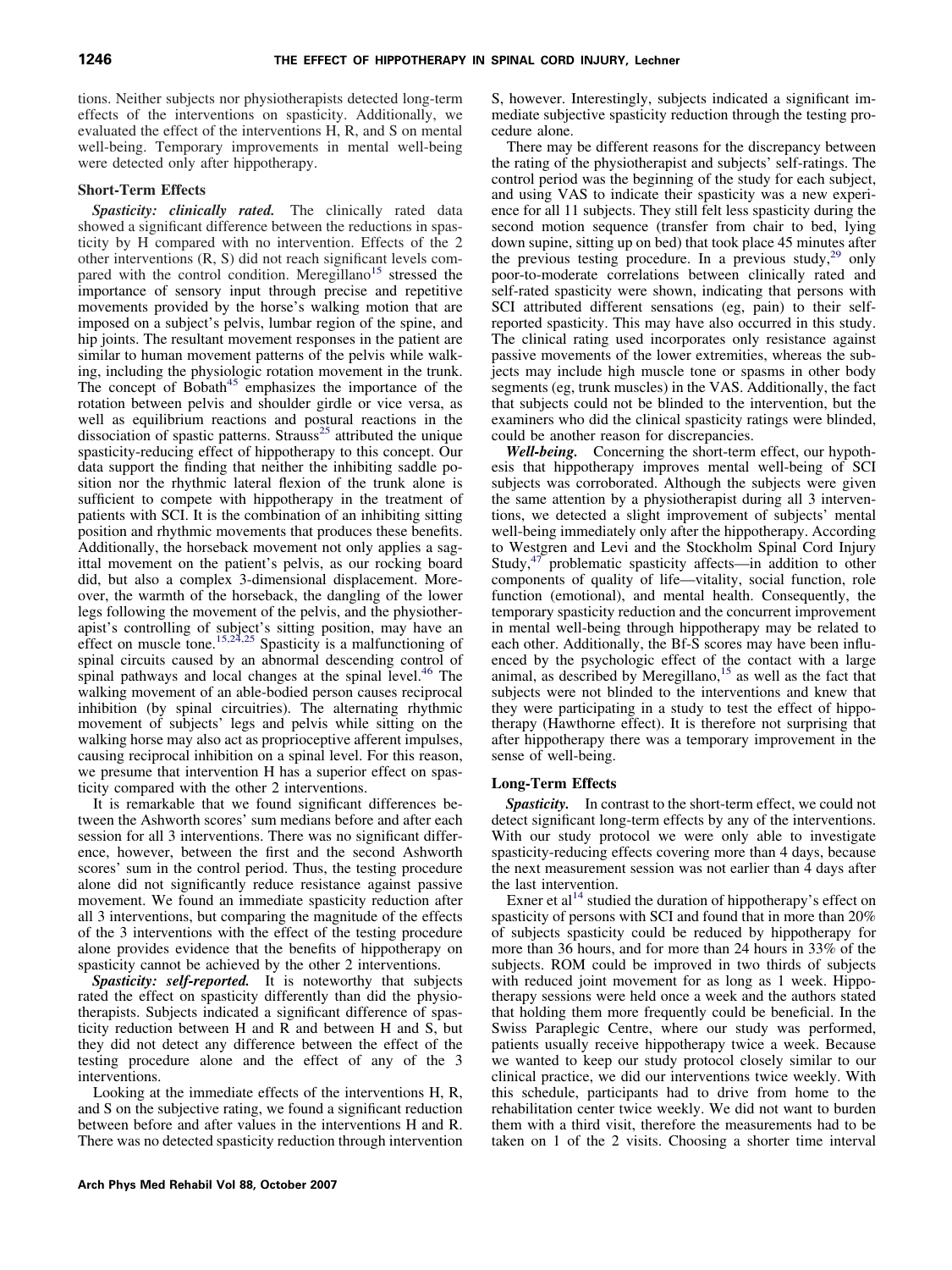<span id="page-6-0"></span>between intervention session and spasticity measurement might have provided information about effect duration. Moreover, the small sample size and the high fluctuation of spasticity made it impossible to study carryover effects. Previous work $^{23}$  showed that the highest short-term improvement was observed in patients with severe spasticity. Further research with a larger sample size and with subjects with higher muscle tone is needed to validate long-term effects.

*Well-being.* We did not detect any long-term effects with the Bf-S because of the large fluctuation over time in a person's mental well-being. According to Lienert,<sup>[30](#page-7-0)</sup> a test to evaluate a person's present mental well-being must not be very timeinvariant, because the construct *mental well-being* itself implies large variations. The coefficient of stability of the Bf-S drops when the interval between measurements is more than 1 or 2 days.<sup>[31](#page-7-0)</sup> A longitudinal analysis of the Bf-S scores showed a high variability; any interactions with interventions could therefore not be detected.

## **Study Limitations**

One limitation of the study was our inability to double blind it, which is impossible in therapeutic interventions when movement is involved. Another limitation was the fact that not all possible orderings of conditions could be included in the design. The lack of carryover effects from 1 intervention to another showed that this limitation might not have influenced the outcome however.

# **CONCLUSIONS**

In this study it was shown that hippotherapy reduces spasticity for a short time and temporarily improves mental wellbeing in persons with SCI. Sitting astride a Bobath roll (stretching) or on a rocking seat (rhythmic passive movements) did not achieve the same effect. Subjectively, the subjects felt better and less spastic after hippotherapy. With the chosen measures, we could not detect any carryover effects on spasticity or mental well-being. After hippotherapy sessions, our subjects experienced a period of time of less spasticity and an improved sense of well-being. Such time periods could be of help during rehabilitation to motivate a recently injured patient and engage him/her in more functional activities. Therefore, hippotherapy may be a meaningful supplement to SCI rehabilitation programs.

**Acknowledgments:** We thank the physiotherapists and the horse masters of the Swiss Paraplegic Centre for their cooperation and assistance with this study. We thank Juerg Huesler, PhD (Institute of Mathematical Statistics, University of Berne, Switzerland), for his support in our statistical analysis.

#### **References**

- 1. Pandyan AD, Gregoric M, Barnes MP, et al. Spasticity: clinical perceptions, neurological realities and meaningful measurement. Disabil Rehabil 2005;27:2-6.
- 2. Decq P. [Pathophysiology of spasticity] [French]. Neurochirurgie 2003;49(2-3 Pt 2):163-84.
- 3. Adams MM, Hicks AL. Spasticity after spinal cord injury. Spinal Cord 2005;43:577-86.
- 4. Little JW, Micklesen P, Umlauf R, Britell C. Lower extremity manifestations of spasticity in chronic spinal cord injury. Am J Phys Med Rehabil 1989;68:32-6.
- 5. Skold C, Levi R, Ake S. Spasticity after traumatic spinal cord injury: nature, severity and location. Arch Phys Med Rehabil 1999;80:1548-57.
- 6. Dietz V. Spastic movement disorder. Spinal Cord 2000;38:389- 93.
- 7. Kirshblum S. Treatment alternatives for spinal cord injury related spasticity. J Spinal Cord Med 1999;22:199-217.
- 8. Odéen I. Reduction of muscular hypertonus by long-term muscle stretch. Scand J Rehabil Med 1981;13:93-9.
- 9. Kakebeeke TH, Lechner HE, Knapp PA. The effect of passive cycling movements on spasticity after spinal cord injury: preliminary results. Spinal Cord 2005;43:483-8.
- 10. Skold C. Spasticity in spinal cord injury: self- and clinically rated intrinsic fluctuations and intervention-induced changes. Arch Phys Med Rehabil 2000;81:144-9.
- 11. Kesiktas N, Paker N, Erdogan N, Gulsen G, Bicki D, Yilmaz H. The use of hydrotherapy for the management of spasticity. Neurorehabil Neural Repair 2004;18:268-73.
- 12. Debuse D, Chandler C, Gibb C. An exploration of German and British physiotherapists' views on the effects of hippotherapy and their measurement. Physiother Theory Pract 2005;21:219-42.
- 13. Hegemann D, Zäch G. Hippotherapie zur Behandlung der Spastizität bei Para- und Tetraplegikern. In: Grueninger W, editor. Spinale Spastik. Stuttgart: Ueberreuter Verlag; 1989. p 147-9.
- 14. Exner G, Engelmann A, Lange K, Wenck B. [Basic principles and effects of hippotherapy within the comprehensive treatment of paraplegic patients] [German]. Rehabilitation (Stuttg) 1994;33:39- 43.
- 15. Meregillano G. Hippotherapy. Phys Med Rehabil Clin N Am 2004;15:843-54, vii.
- 16. Haskin M, Bream JA, Erdman WJ. The Pennsylvania horseback riding program for cerebral palsy. Am J Phys Med 1982;61:141-4.
- 17. Rothhaupt D, Laser T, Ziegler H, Liebig K. [Orthopedic hippotherapy in postoperative rehabilitation of lumbar intervertebral disk patients. A prospective, randomized therapy study] [German]. Sportverletz Sportschaden 1997;11:63-9.
- 18. Benda W, McGibbon NH, Grant KL. Improvements in muscle symmetry in children with cerebral palsy after equine-assisted therapy (hippotherapy). J Altern Complement Med 2003;9:817- 25.
- 19. Bertoti DB. Effect of therapeutic horseback riding on posture in children with cerebral palsy. Phys Ther 1988;68:1505-12.
- 20. McGibbon NH, Andrade CK, Widener G, Cintas HL. Effect of an equine-movement therapy program on gait, energy expenditure, and motor function in children with spastic cerebral palsy: a pilot study. Dev Med Child Neurol 1998;40:754-62.
- 21. Hammer A, Nilsagard Y, Forsberg A, Pepa H, Skargren E, Oberg B. Evaluation of therapeutic riding (Sweden)/hippotherapy (United States). A single-subject experimental design study replicated in eleven patients with multiple sclerosis. Physiother Theory Pract 2005;21:51-77.
- 22. Wuethrich R, Kuenzle U. [Hippotherapy in multiple sclerosis (author's transl)] [French]. J Belge Med Phys Rehabil 1978;1: 265-8.
- 23. Lechner HE, Feldhaus S, Gudmundsen L, et al. The short-term effect of hippotherapy on spasticity in patients with spinal cord injury. Spinal Cord 2003;41:502-5.
- 24. Kuenzle U. Hippotherapie auf den Grundlagen der Funktionellen Bewegungslehre Klein-Vogelbach. Hippotherapie-K: Theorie, praktische Anwendung, Wirksamkeitsnachweis. Berlin: Springer Verlag; 2000.
- 25. Strauss I. Hippotherapy: neurophysiological therapy on the horse. Thornhill: Ontario Therapeutic Riding Association; 1995.
- 26. Ashworth B. Preliminary trial of carisoprodol in multiple sclerosis. Practitioner 1964;192:540-2.
- 27. Pandyan AD, Johnson GR, Price CI, Curless RH, Barnes MP, Rodgers H. A review of the properties and limitations of the Ashworth and modified Ashworth Scales as measures of spasticity. Clin Rehabil 1999;13:373-83.